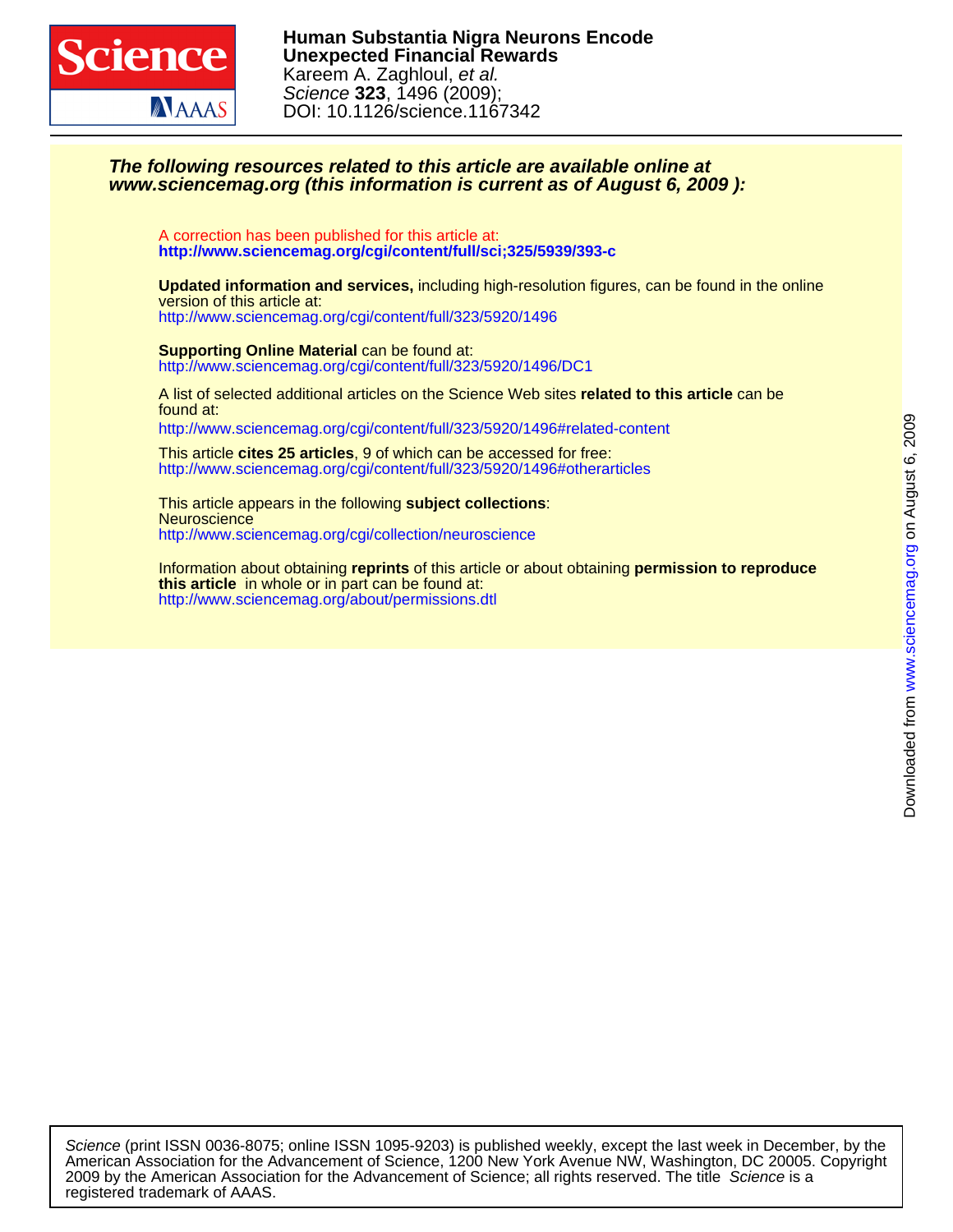### CORRECTED 24 JULY 2009; SEE LAST PAGE

28. We thank T. Pekar, J. Park, and J. Guo for technical assistance. Supported by Canadian Institutes of Health Research (MOP74650, MOP77561) and EJLB Foundation grants to S.A.J. and P.W.F., National Alliance for Research on Schizophrenia and Depression fellowship to J.H.H., travel fellowship (France-Canada Research Foundation), Agence Nationale de la Recherche (France) grant (06-NEURO-027-03) to B.B., and Restracomp Fellowships from the Hospital for Sick Children to A.P.Y. and J.H.H.

#### Supporting Online Material

www.sciencemag.org/cgi/content/full/323/5920/1492/DC1 Materials and Methods

SOM Text Figs. S1 to S9 References Movie S1

4 August 2008; accepted 15 January 2009 10.1126/science.1164139

# Human Substantia Nigra Neurons Encode Unexpected Financial Rewards

Kareem A. Zaghloul,<sup>1</sup>\* Justin A. Blanco,<sup>2</sup> Christoph T. Weidemann,<sup>3</sup> Kathryn McGill,<sup>1</sup> Jurg L. Jaggi, $^{\bar{1}}$  Gordon H. Baltuch, $^{\bar{1}}$  Michael J. Kahana $^{\bar{3}*}$ 

The brain's sensitivity to unexpected outcomes plays a fundamental role in an organism's ability to adapt and learn new behaviors. Emerging research suggests that midbrain dopaminergic neurons encode these unexpected outcomes. We used microelectrode recordings during deep brain stimulation surgery to study neuronal activity in the human substantia nigra (SN) while patients with Parkinson's disease engaged in a probabilistic learning task motivated by virtual financial rewards. Based on a model of the participants' expected reward, we divided trial outcomes into expected and unexpected gains and losses. SN neurons exhibited significantly higher firing rates after unexpected gains than unexpected losses. No such differences were observed after expected gains and losses. This result provides critical support for the hypothesized role of the SN in human reinforcement learning.

Theories of conditioning and reinforce-<br>
ment learning postulate that unexpected<br>
rewards play an important role in allow-<br>
ing an organism to adant and learn new behavment learning postulate that unexpected ing an organism to adapt and learn new behaviors (1, 2). Research on nonhuman primates suggests that midbrain dopaminergic neurons projecting from the ventral tegmental area and the pars compacta region of the SN encode unexpected reward signals that drive learning (3–6). These dopaminergic neurons are phasi-

Fig. 1. (A) Intraoperative plan for DBS surgery with targeting of the STN. Microelectrodes are advanced along a tract through the anterior thalamic nuclei (Th), zona incerta (ZI), STN, and into the SN to record neural activity. Each anatomical region is identified by surgical navigation maps overlayed with a standard brain atlas (top) and by its unique firing pattern and microelectrode position (bottom). Depth measurements on the right of the screen begin 15 mm above the pre-operatively identified target, the inferior border of STN. In this example, the microelectrode tip lays 0.19 mm below the target. A, anterior; P, posterior. (B) Probability learning task. Participants are presented with two decks of cards on a computer screen. They are instructed to repeatedly draw cards from either deck to determine which deck yields the higher cally activated in response to unexpected rewards and depressed after the unexpected omission of reward (7–9), and they are major inputs to a larger basal ganglia circuit that has been implicated in reinforcement learning across species  $(10–15)$ .

The response of these neurons to rewards has not been directly measured in humans. We recorded neuronal activity in human SN while patients undergoing deep brain stimulation (DBS) surgery for Parkinson's disease performed a probability learning task. Patients with Parkinson's disease show impaired learning from positive and negative feedback in cognitive tasks (16–18), probably because of the degenerative nature of their disease and the decreased number of dopaminergic neurons capable of mounting phasic changes in activity in response to reward signals  $(17–19)$ . We sought to capture remaining viable dopaminergic SN cells in our patients and determine whether they exhibit responses modulated by reward expectation.

We used microelectrode recordings to measure intraoperative activity of SN in 10 Parkinson's patients (6 men, 4 women, mean age of 61 years) undergoing DBS surgery of the subthalamic nucleus (STN) while they engaged in a probability learning task. We rewarded participants in the task with virtual financial gains to motivate learning. We identified SN by anatomic location and its unique firing pattern (Fig. 1A) (20). The learning task involved choosing between a red and a blue deck of cards presented on a computer screen (Fig. 1B). We informed partici-

<sup>1</sup> Department of Neurosurgery, University of Pennsylvania,<br>Philadelphia, PA 19104, USA. <sup>2</sup> Department of Bioengineering, University of Pennsylvania, Philadelphia, PA 19104, USA. <sup>3</sup>Department of Psychology, University of Pennsylvania, Philadelphia, PA 19104, USA.

\*To whom correspondence should be addressed. E-mail: zaghlouk@uphs.upenn.edu (K.A.Z.); kahana@psych.upenn. edu (M.J.K.)



reward probability. Participants are given up to four seconds for each draw. After each draw, positive or negative feedback is presented for two seconds. Decks are then immediately presented on the screen for the next choice.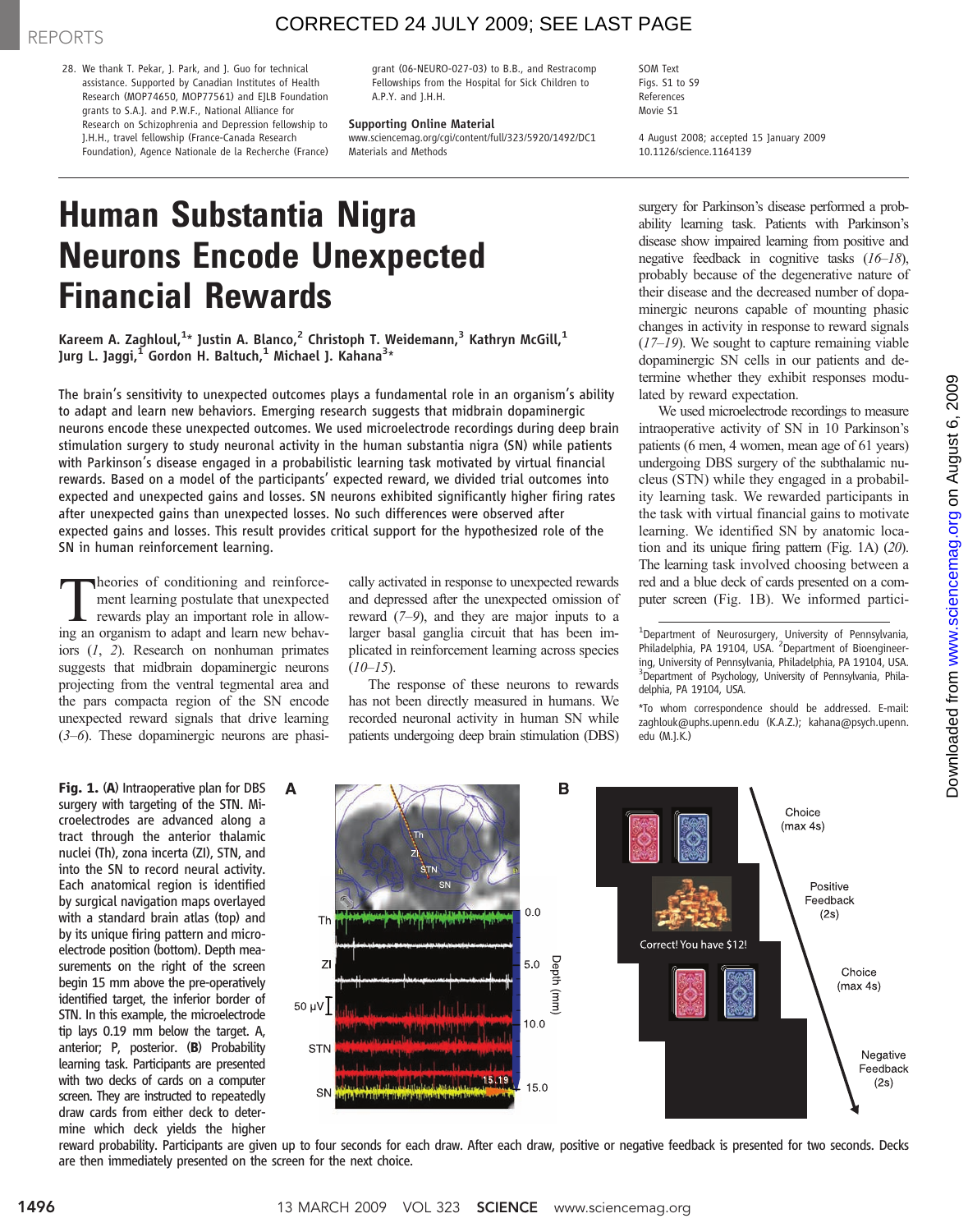pants that one of the two decks carried a higher probability of yielding a financial reward than the other. Participants were instructed to repeatedly draw cards from either deck to determine which yields a higher return (high reward rate 65%, low reward rate  $35\%$  (20). If the draw of a card yielded a reward, a stack of gold coins was displayed along with an audible ring of a cash register and a counter showing accumulated virtual earnings. If the draw did not yield a reward or if no choice was made, the screen turned blank and participants heard a buzz. Participants completed 91.5  $\pm$  13.3 (mean  $\pm$ SD) trials during the 5-min experiment.

We examined learning rates for the experiment (Fig. 2A) (20). Once a participant learns which deck has the higher payoff probability, he or she should preferentially choose that deck. On average, the rate with which participants chose the higher-probability deck improved from 52.5  $\pm$ 

4.9% (mean  $\pm$  SEM) to 70.0  $\pm$  4.4% over the course of the experiment.

We sought to determine when observed feedback differed from expected feedback. In previous quantitative models of retention, memory performance falls off approximately as a power function of the retention interval, decaying rapidly in the short term and slowly in the long term (21, 22). Such a functional relation weighs recent experiences more heavily in determining the expected probability of a reward. Here, we use a power function to define the expected reward from a given deck as a function of reward history. Choosing a particular deck,  $d$ , on the *n*th trial will yield an expected reward,  $E_d[n]$ , defined as

$$
E_d[n] = 0.5 + 0.5 \sum_{i=1}^{n-1} R_d[n-1] \alpha i^{\tau} \quad n = 2, \dots N
$$
\n(1)



Fig. 2. (A) Learning rates are quantified by dividing the total number of trials (draws from the decks) into 10 equally sized blocks and determining how often participants correctly chose the (objectively) better deck during that block. Trace represents mean learning rate across all participants. Error bars represent SEM. (B) Expected reward associated with one deck in a single experiment. For each trial, we show the expected reward computed for the left deck, E<sub>l</sub>[n] (blue line) (Eq. 1). The outcome of each trial when this deck was selected is shown as a circle. Circles having value 1 represent positive outcomes, whereas circles having value 0 represent negative outcomes. Black circles denote expected outcomes, and red circles denote unexpected outcomes. We base our analysis on unexpected outcomes. (C) Mean waveforms of three unique spike clusters from one participant are shown in black, with SD colored for each cluster. Scale bar, 10 mV and 0.5 msec. (D) For each identified cluster, we calculated the average time from the beginning of the spike waveform to its return to baseline (a) and the average time between the two positive peaks of the waveform (b). We restricted our analysis to those clusters that had average baseline widths greater than 2 msec and peak-to-peak widths greater than 0.8 msec. (E) Mean ( $n = 4703$ ) waveform of spikes from a single cell from one participant is shown in black with SD in gray. (Inset) Example waveform. Inset scale bar, 1 mV and 1 msec.

for that deck.  $R_d[n]$  is defined as the feedback of the *n*th trial (total number of trials  $= N$ ) for deck  $d$  and has a value of 1 for positive feedback,  $-1$ for negative feedback, and 0 for trials when deck d was not selected. Expectation is thus computed as a weighted sum of previous outcomes, where the weights fall off with the power function determined by  $\tau$ . We set  $\alpha$  such that the weights of the power function approximate one over infinite trials for a given  $\tau$ . This ensures an unbiased estimate of the effect of prior outcomes on expectation and limits expectation to the range between zero and one. We fit Eq. 1 to the sequence of choices and rewards observed in each experimental session to determine the best-fitting  $\tau$  for every participant  $\tau = 1.68 \pm 0.32$  (mean  $\pm$ SEM)] (20). Based on the best fitting  $\tau$  values in this model, participants selected the deck with the higher expected reward on  $74.9 \pm 3.1\%$ of the trials. We used this model of expected reward to classify the feedback associated with each trial into one of four categories: (i) unexpected gains, (ii) unexpected losses, (iii) expected gains, and (iv) expected losses (23). The expected reward associated with one deck for a single experiment from a single participant is shown in Fig. 2B as a function of trial number  $n$ .

We extracted and sorted single-unit activity captured from SN microelectrode recordings to find 67 uniquely identified spike clusters (3.94  $\pm$ 0.6 clusters per recording) (Fig. 2C). To restrict our analysis to dopaminergic cells, we applied to each cluster stringent criteria pertaining to firing rate, spike morphology, and response to feedback, derived from previous studies (Fig. 2D) (20, 24, 25). Ultimately, we retained 15 putatively dopaminergic spike clusters, hereafter referred to as cells, for analysis  $[0.88 \pm 0.21$  (mean  $\pm$ SEM) cells and  $21.4 \pm 6.5\%$  of total spikes per recording; 10 microelectrode recordings contributed to this subset]. Average recorded waveforms from one cell and an example of an individual waveform are shown in Fig. 2E.

Representative spike activity recorded from a single SN cell in a single participant is shown in Fig. 3. We quantified the differences in spike activity during 225-msec non-overlapping intervals (20), focusing our analyses on the interval between 150 and 375 msec after the onset of feedback. Preliminary analyses demonstrated that this interval was particularly responsive (20), and this interval is consistent with response latencies shown in animal studies (6, 7). Raw spike count increased in response to positive feedback and decreased in response to negative feedback during this interval  $[F_{1,110} = 4.6$ , mean squared error  $(MSE) = 1.1, P = 0.04$  (Fig. 3A). Fig. 3B shows spike activity during trials associated with unexpected gains and losses, recorded from the same SN cell. The difference in activity between responses to unexpected gains and losses during this interval was statistically significant  $[F<sub>1,57</sub>]$ 6.9, MSE = 1.8,  $P = 0.01$ ] and notably clearer than the difference between positive and negative feedback.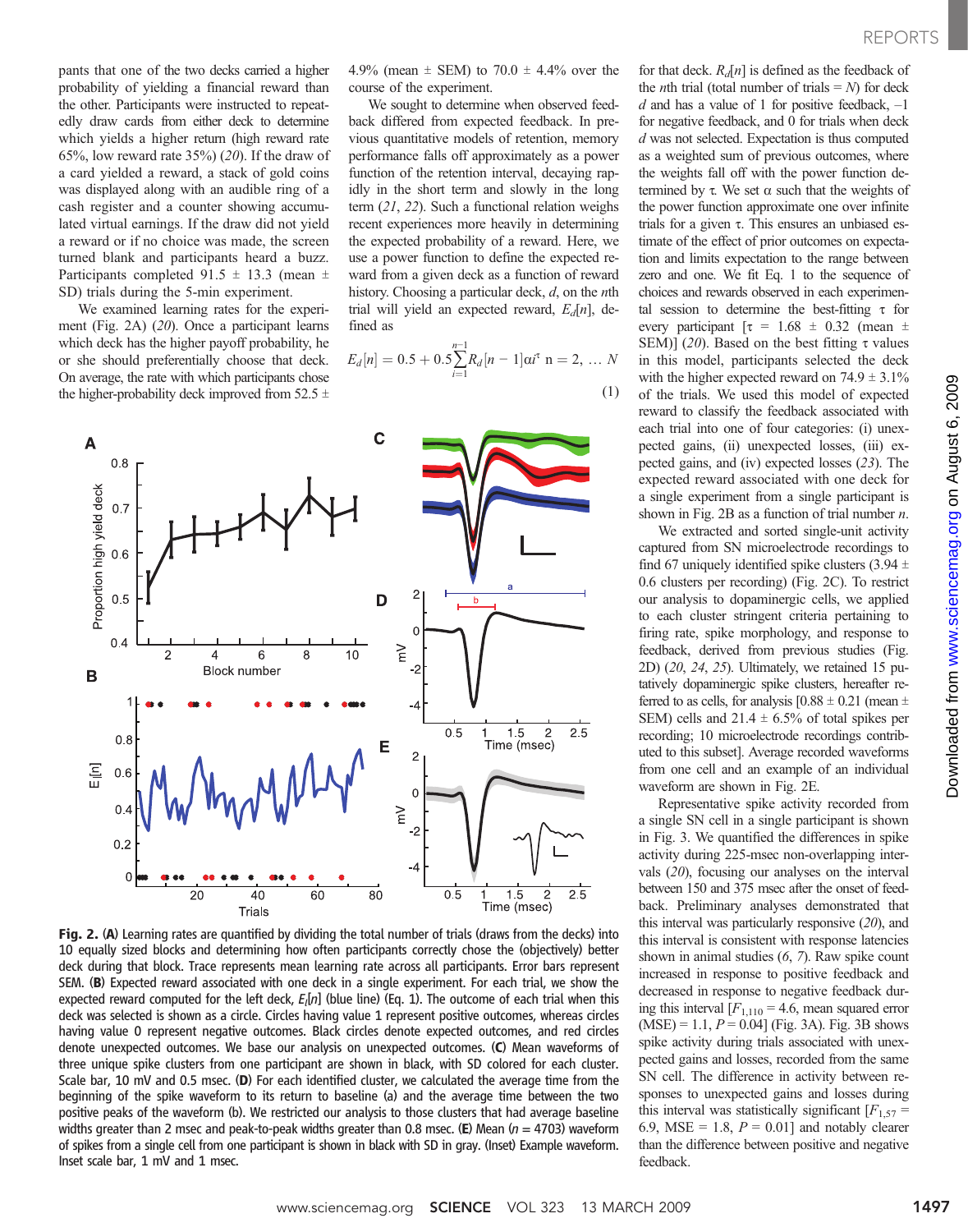Fig. 3. (A) Spike raster for a single experiment from one participant. Individual spike activity recorded from SN for trials during positive (blue) and negative (black) feedback is shown for each trial as a function of time. Below each spike raster is the average z-scored continuous-time firing rate (continuous trace) and histogram (bars, 75-msec intervals). The red vertical line indicates feedback onset. (B) Individual spike activity, recorded from the same cell as shown in Fig. 3A, for trials in response to unexpected gains (blue) and losses (black) is shown for each trial as a function of time.



To determine how SN neurons encode behavioral feedback across participants, we pooled results for all cells meeting our inclusion criteria. We compared continuous-time firing rates and spike histograms for each SN cell to its baseline spiking activity to generate average z-scored continuous-time firing rates and histograms for each cell (Fig. 3) (20). We compared neural responses to unexpected and expected positive and negative feedback using a three-way analysis of variance for the interval between 150 and 375 msec after feedback onset (20). We found a significant difference between responses to positive and negative feedback in z-scored firing rate  $[F<sub>1,14</sub> = 9.3, MSE = 29, P = 0.0082]$  and spike counts  $[F_{1,14} = 16, \text{MSE} = 16, P < 0.005]$ . In addition, we found that this main effect of feedback was modulated by a significant interaction with expectation  $[F_{1,14} = 11.3, \text{MSE} = 26, P <$ 0.005] for continuous-time firing rate and  $[F<sub>1,14</sub> =$ 15.0, MSE = 17,  $P < 0.005$ ] for spike count. The other post-feedback intervals (20) exhibited no significant differences between responses to positive and negative feedback. In addition, we found no significant change in activity in response to deck presentation itself [supporting online material (SOM) text].

To further investigate the strong modulatory effect of expectation, we examined the pooled activity across participants in response to unexpected gains and losses only. During the same post-feedback interval (gray shaded region, Fig. 4A) (20), spike rates in response to unexpected gains were significantly greater than spike rates in response to unexpected losses  $[F<sub>1,14</sub> = 16.5]$ ,  $MSE = 49, P < 0.001$ ] (Fig. 4A). Similarly, z-scored spike counts were also significantly greater in response to unexpected gains than to unexpected losses  $[F_{1,14} = 18.2, \text{MSE} = 24, P <$ 0.001] (Fig. 4B). This difference in spike activity was driven by a statistically significant response to unexpected gains greater than baseline activity (SOM text).

We confirmed that this difference in aggregated spike activity was consistently observed in individual cells by examining the relative differences in spike activity in response to unexpected gains and losses for each cell. During this interval, significantly more cells [14 out of 15 cells;  $\chi^2(1) = 11.27, P < 0.001$ ] exhibited higher normalized spike rates in response to unexpected gains than to unexpected losses [mean difference of  $0.67 \pm 0.14$  (mean  $\pm$  SEM) z-scored spikes per second].

To confirm that human SN activity is primarily responsible for differentiating only between unexpected gains and losses, we examined differences in spiking activity between expected gains and losses. In the same 225-msec postfeedback interval, the difference in spike rates and normalized spike counts between expected gains and losses did not approach significance  $[F_{1,14} \leq 1, n.s.]$  (Fig. 4C). Similarly, the remaining intervals exhibited no significant differences in spike rate or normalized spike count in response to expected gains and losses.

The computation of how outcomes differ from expectation, often referred to as prediction error (2), is a central component of models of reinforcement learning and thought to be encoded by the activity of dopaminergic neurons  $(5-7, 15, 26)$ . We examined the correlation between spike activity and changes in expected reward as determined by Eq. 1 under the assumption that this change can be used as a surrogate for prediction error. We defined prediction error here as the trial-to-trial adjustment each participant makes to the expected reward for each deck as determined by our model of expectation. Mean spike rates in the same post-feedback interval during trials associated with large positive prediction errors were larger than spike rates associated with small positive prediction errors, but this difference was only marginally significant  $[F_{1,14} = 3.2, \text{MSE} = 8, P = 0.09]$  (20). As trial-to-trial differences in expected reward in-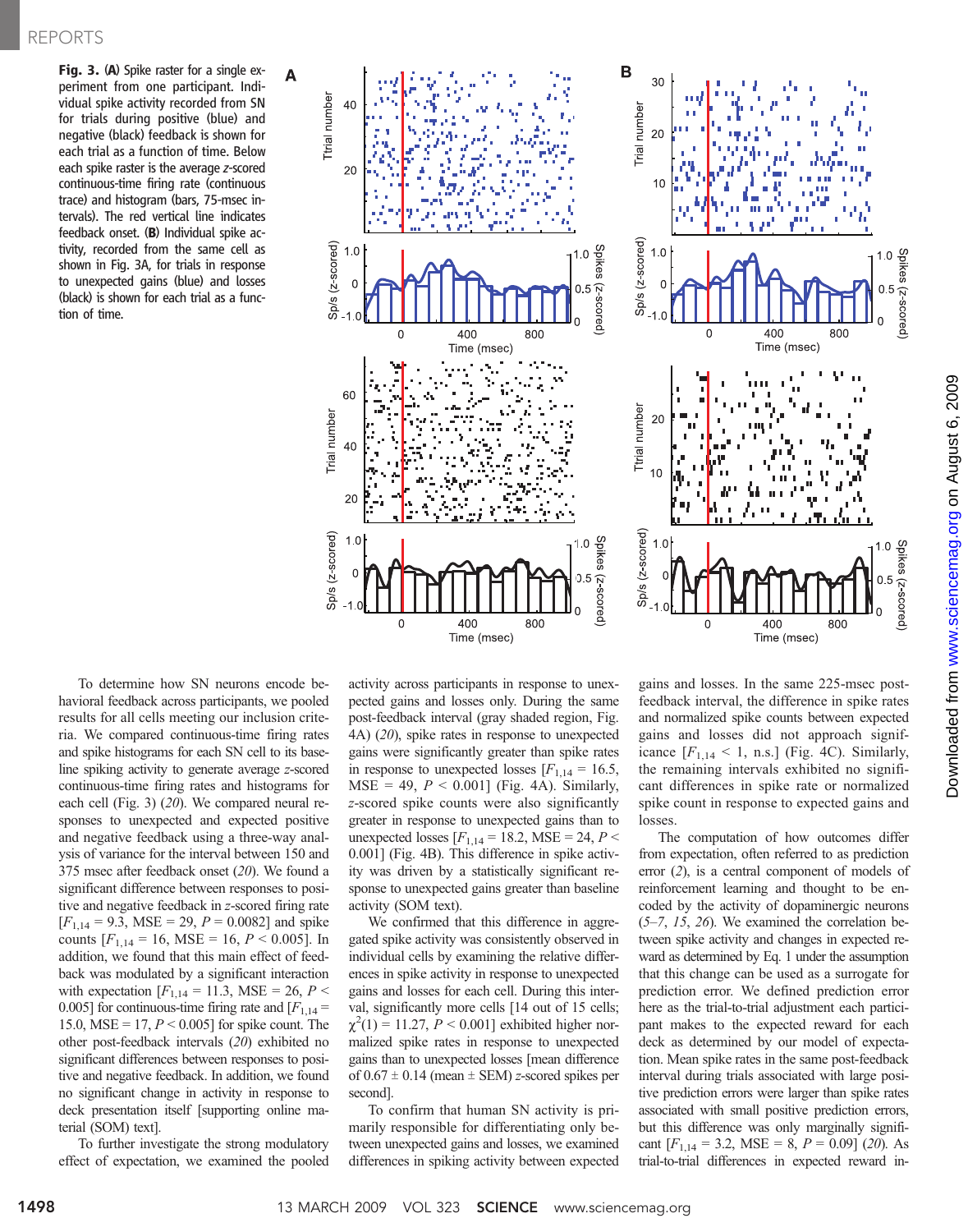www.sciencemag.orgon August 6, 2009

Downloaded from www.sciencemag.org on August 6, 2009

Downloaded from



Fig. 4. (A) Average <sup>z</sup>-scored spike rate for unexpected gains (blue trace) compared with unexpected losses (black trace). The red line indicates feedback onset. The gray shaded region indicates the 225-msec interval between 150 and 375 msec after feedback onset. Traces represent average activity from 15 SN cells recorded from 10 participants. (B) Average <sup>z</sup>-scored spike histograms for unexpected gains (blue bars) compared to unexpected losses (black bars). The red vertical line indicates feedback onset. Histograms represent average <sup>z</sup>-scored spike counts from the same 15 SN cells. (C) Average z-scored spike rate for expected gains (blue trace) did not differ significantly from expected losses (black trace) for any interval. The red line indicates feedback onset. (D) For every participant, the median positive and negative trial-to-trial change in expected reward, as determined by Eq. 1, is used to classify prediction error into large and small positive and negative differences. Mean z-scored spike rate, captured between 150 and 375 msec after feedback onset for all cells, is shown for each level of prediction error. Error bars represent SEM.

creased, there was a general increase in spike activity, but this trend was also only marginally significant (Fig. 4D) (20).

Our results show that differences in human SN responses to positive and negative feedback are mainly driven by unexpected outcomes, with no significant differences in neural activity for outcomes that are anticipated according to our model. By responding to unexpected financial rewards, these putatively dopaminergic cells encode information that probably helps participants maximize reward in the probabilistic learning task.

Our results address the important question of whether extrapolating findings about the reward properties of dopaminergic SN neurons from nonhuman primates to humans is reasonable (27). Whereas the role of midbrain dopaminergic neurons in reward learning has been studied extensively in animals  $(4–8, 15, 26)$ , the evidence presented here represents direct measurement of SN neurons in humans who were engaged in a probabilistic learning task. Our findings should serve as a point of validation for animal models of reward learning.

The reward for choosing the correct deck in our study was a perceptual stimulus designed to evoke a cognitive representation of financial reward. Primate studies, which often rely on highly salient first-order reward stimuli

such as food and water, have demonstrated that dopaminergic neurons are also capable of responding to second-order associations (28), which are items that can be used to directly satisfy first-order needs. Because no monetary compensation was directly provided, our abstract rewards (i.e., images of second-order rewards) may be considered third-order. That the modest third-order rewards used here elicited a significant dopaminergic response, when they were unexpected, suggests that SN activity may play a more widespread role in reinforcement learning than was previously thought.

Our findings suggest that neurons in the human SN play a central role in reward-based learning, modulating learning based on the discrepancy between the expected and the realized outcome  $(1, 2)$ . These findings are consistent with the hypothesized role of the basal ganglia, including the SN, in addiction and other disorders involving reward-seeking behavior (29). More importantly, these findings are consistent with models of reinforcement learning involving the basal ganglia, and they suggest a neural mechanism underlying reward learning in humans.

#### References and Notes

1. R. A. Rescorla, A. R. Wagner, Classical Conditioning II: Current Research and Theory (Appleton Century Crofts, New York, 1972), pp. 64–99.

- 2. R. Sutton, A. Barto, Learning and Computational Neuroscience: Foundations of Adaptive Networks (MIT Press, Cambridge, MA, 1990), pp. 497–437.
- 3. P. R. Montague, P. Dayan, T. J. Sejnowski, J. Neurosci. 16, 1936 (1996).
- 4. J. Mirenowicz, W. Schultz, Nature 379, 449 (1996).
- 5. W. Schultz, P. Dayan, P. R. Montague, Science 275, 1593 (1997).
- 6. W. Schultz, Neuron 36, 241 (2002).
- 7. J. R. Hollerman, W. Schultz, Nat. Neurosci. 1, 304 (1998).
- 8. M. A. Ungless, P. J. Magill, J. P. Bolam, Science 303, 2040 (2004).
- 9. H. M. Bayer, P. W. Glimcher, Neuron 47, 129 (2005).
- 10. S. M. McClure, D. I. Laibson, G. Loewenstein, J. D. Cohen, Science 306, 503 (2004).
- 11. S. C. Tanaka et al., Nat. Neurosci. 7, 887 (2004). 12. A. M. Graybiel, Curr. Opin. Neurobiol. 15, 638
- (2005).
- 13. M. J. Frank, J. Cogn. Neurosci. 17, 51 (2005). 14. N. Daw, K. Doya, Curr. Opin. Neurobiol. 16, 199 (2006).
- 15. G. Morris, A. Nevet, D. Arkadir, E. Vaadia, H. Bergman, Nat. Neurosci. 9, 1057 (2006).
- 16. B. J. Knowlton, J. A. Mangels, L. R. Squire, Science 273, 1399 (1996).
- 17. R. Cools, R. Barker, B. J. Sahakian, T. W. Robbins, Cereb. Cortex 11, 1136 (2001).
- 18. M. J. Frank, L. Seeberger, R. C. O'Reilly, Science 306, 1940 (2004); published online 4 November 2004 (10.1126/science.1102941).
- 19. R. Cools, R. Barker, B. J. Sahakian, T. W. Robbins, Neuropsychologia 41, 1431 (2003).
- 20. Materials and methods are available as supporting material on Science Online.
- 21. J. Wixted, E. Ebbesen, Psychol. Sci. 2, 409 (1991).
- 22. D. Rubin, A. Wenzel, Psychol. Rev. 103, 734 (1996).
- 23. For every trial,  $E_l[n]$  represents the current expected reward for the left deck. If  $E_l[n]$  exceeds 0.5 for a particular trial  $n$ , and if choosing the left deck on that trial yields positive feedback, we label this event an expected win. Conversely, if  $E_{l}[n]$  is below 0.5 for a trial that yields positive feedback after choosing the left deck, we label this event an unexpected win. Similarly, we define expected and unexpected losses as those cases when negative feedback occurs when  $E_l[n]$  is below or above 0.5, respectively. For trials when the right deck is chosen, we use  $E_r[n]$  in identical fashion to classify responses into one of these four categories.
- 24. W. Schultz, A. Ruffieux, P. Aebischer, Exp. Brain Res. 51, 377 (1983).
- 25. W. Schultz, J. Neurophysiol. 56, 1439 (1986).
- 26. H. Nakahara, H. Itoh, R. Kawagoe, Y. Takikawa,
- O. Hikosaka, Neuron 41, 269 (2004). 27. C. D. Hardman et al., J. Comp. Neurol. 445, 238 (2002).
- 28. W. Schultz, P. Apicella, T. Ljunberg, J. Neurosci. 13, 900 (1993).
- 29. S. E. Hyman, R. C. Malenka, E. J. Nestler, Annu. Rev. Neurosci. 29, 565 (2006).
- 30. This work is partially supported by NIH grant MH61975, Conte Center grant MH062196, and the Dana Foundation. We thank the staff of the Pennsylvania Neurological Institute for their assistance. We also thank J. Wachter and A. Krieger for statistical advice, A. Geller for cognitive task programming, and M. Kilpatrick and P. Connolly for assistance with DBS surgery.

#### Supporting Online Material

www.sciencemag.org/cgi/content/full/323/5920/1496/DC1 Materials and Methods SOM Text References

17 October 2008; accepted 16 January 2009 10.1126/science.1167342